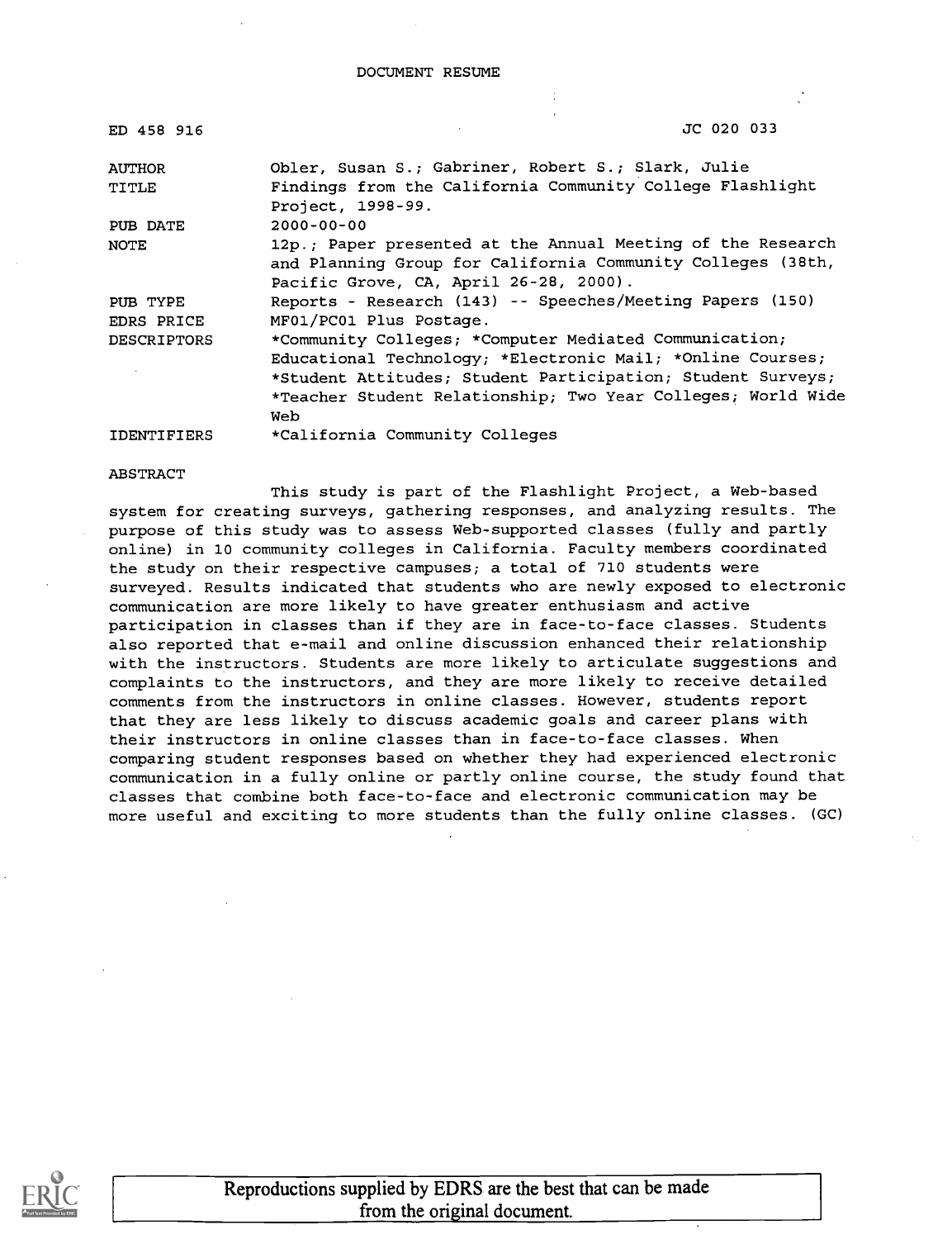# Findings from the California Community College Flashlight Project 1998-99

ED458916

Susan S. Obler, Ph.D. Project Director, Flashlight Project Rio Hondo College

Robert S. Gabriner, Ed.D. Director Research, Planning and Grants City College of San Francisco

Julie Slark Executive Director Research, Planning and Development Rancho Santiago Community College District

U.S. DEPARTMENT OF EDUCATION<br>Office of Educational Research and Improvement<br>EDUCATIONAL RESOURCES INFORMATION  $\mathcal{R}$  This document has been reproduced as<br>received from the person or organization originating it.

0 Minor changes have been made to improve reproduction quality.

Points of view or opinions stated in this document do not necessarily represent official OERI position or policy.

PERMISSION TO REPRODUCE AND DISSEMINATE THIS MATERIAL HAS BEEN GRANTED BY

Obi e*r* 

TO THE EDUCATIONAL RESOURCES INFORMATION CENTER (ERIC)

1

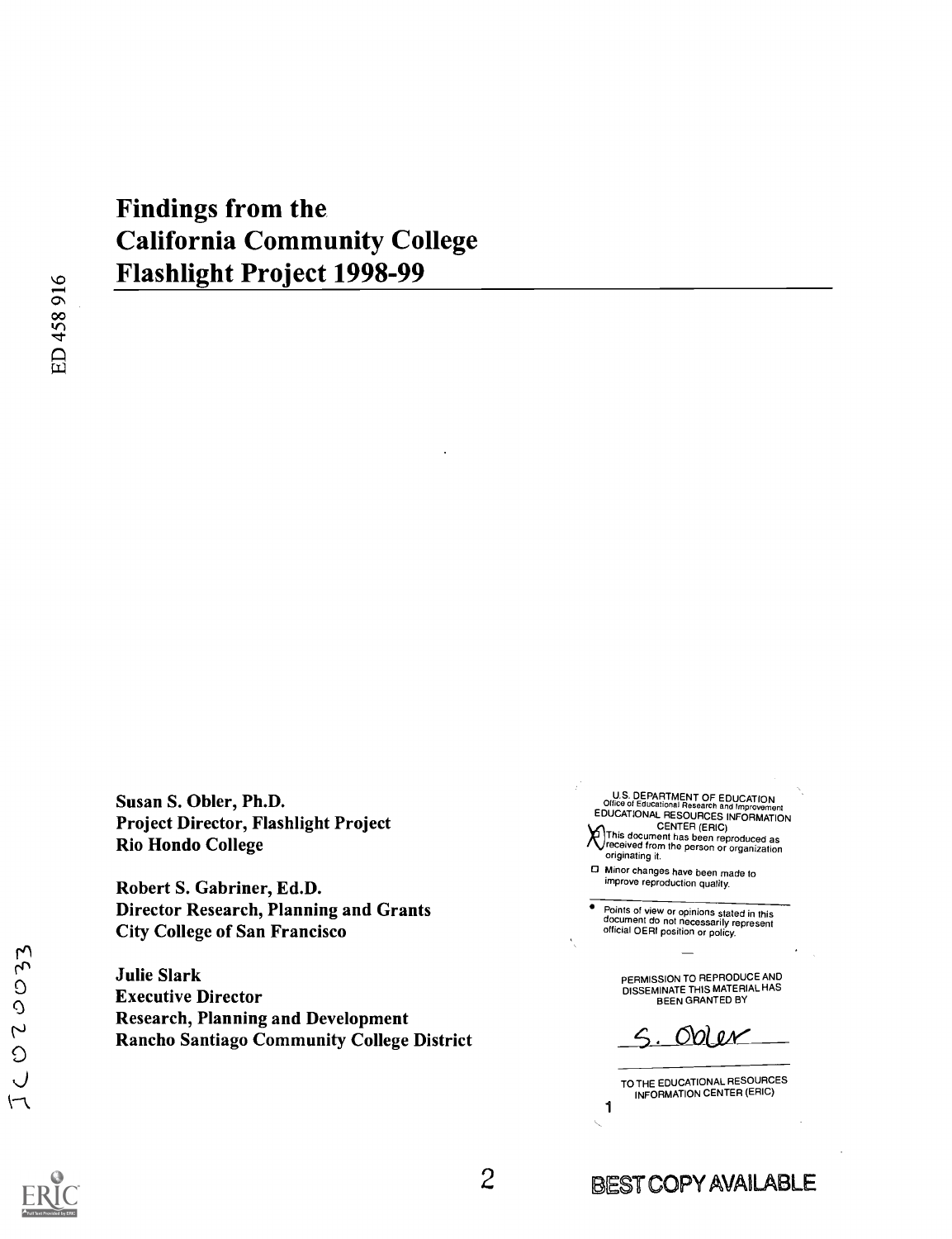#### Abstract

The project's purpose was for students and faculty to assess web-supported classes (fully and partly online) in the ten participating community colleges. Preliminary indications are that students usually new to classes using electronic communication, say they are more likely to actively participate in classes with these tools than in face-to-face classes. They also indicate a greater willingness to ask clarifying questions when they don't understand something, and they are will more willing to discuss ideas and concepts with others students in the class—when using electronic communication. These students say that email and online discussion has enhanced their relationship to the instructor. They are more likely to receive detailed comments from the instructor more promptly than in a face-to-face course. And they are more likely to tell the instructor that they have a complaint or suggestion than in a face-to-face course. Electronic communication, however, has its limits: students indicated they were less likely to discuss academic goals and career plans with their instructor nor were they likely to discuss ideas and concepts taught in the course with their instructor. The net result was that classes relying fully or partly on electronic communication generated a great deal of student enthusiasm. Comparing student responses based on whether they had enrolled in fully online or partly online classes suggests that the combination of face-to-face and electronic communication may be more useful and exciting for more students than the fully online classes.

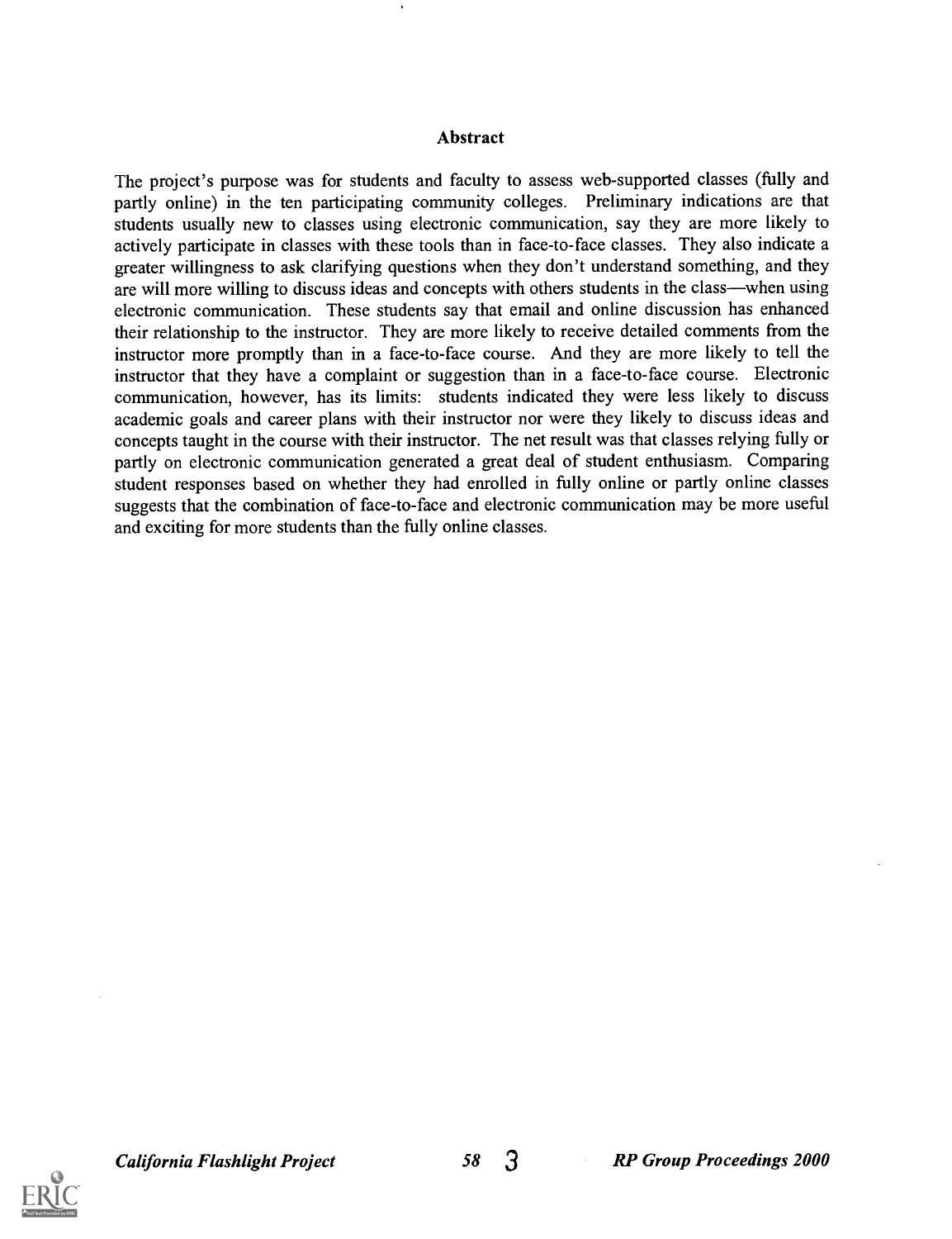#### Purpose

The project's purpose was for students and faculty to assess web-supported classes (fully and partly online) in the ten participating community colleges.

#### College Teams

In each college, participating faculty (usually 3 per college) received a stipend of \$1,000 for attending two workshops, giving students the cross-college survey, conducting their own coursespecific assessment, and submitting a final report. One researcher per college was contributed by the colleges. The selection of the faculty came mostly from the college Chief Instructional Officers. The grant provided for three faculty per college, but some colleges paid stipends for additional faculty where interest was high. See faculty and researcher agreement forms, Appendix G.

#### **Workshops**

The national Flashlight Project's director, Steve Ehrmann, with Alec Testa, Western Governor's University (WGU), conducted one-day workshops, one north and one south, in October for planning the assessment activities; Dr. Ehrmann's colleague, Robin Zuniga conducted one-day north and south workshops in May for reviewing survey and project results. Faculty found the spring workshop more useful than the fall workshop. This may be due to the fact that in the spring, faculty looked at concrete survey responses for their own students, their college, and across the colleges (workshop agendas, Appendix G).

#### Faculty Online Discussion

We had planned for topical conference discussions on the project web site, moderated by Alec Testa, WGU. As it turned out, the faculty preferred a listserv for discussion and announcements. The web site seemed less convenient than finding the news and comments in email. Dan Mitchell at DeAnza provided the listserv.

#### The Flashlight Student Survey

At the fall workshops, and during the ensuing online conversation, the participants agreed to narrow the focus of the survey to students' uses and perceptions of electronic communication. We included email, online conferences, chat rooms, and news groups—among students or between faculty and students. We contracted to use items from the Current Student Inventory in the extensive Flashlight Handbook, developed and tested by the national group in Washington. The survey was conducted in mid April for semester courses and in late May for quarter system courses. We surveyed 710 students.

We beta tested the Flashlight-Silhouette program from Washington State University; the program allows students to submit responses directly from their class web site. Gary Brown and his excellent staff returned aggregate data (within and across colleges) and individual class data to

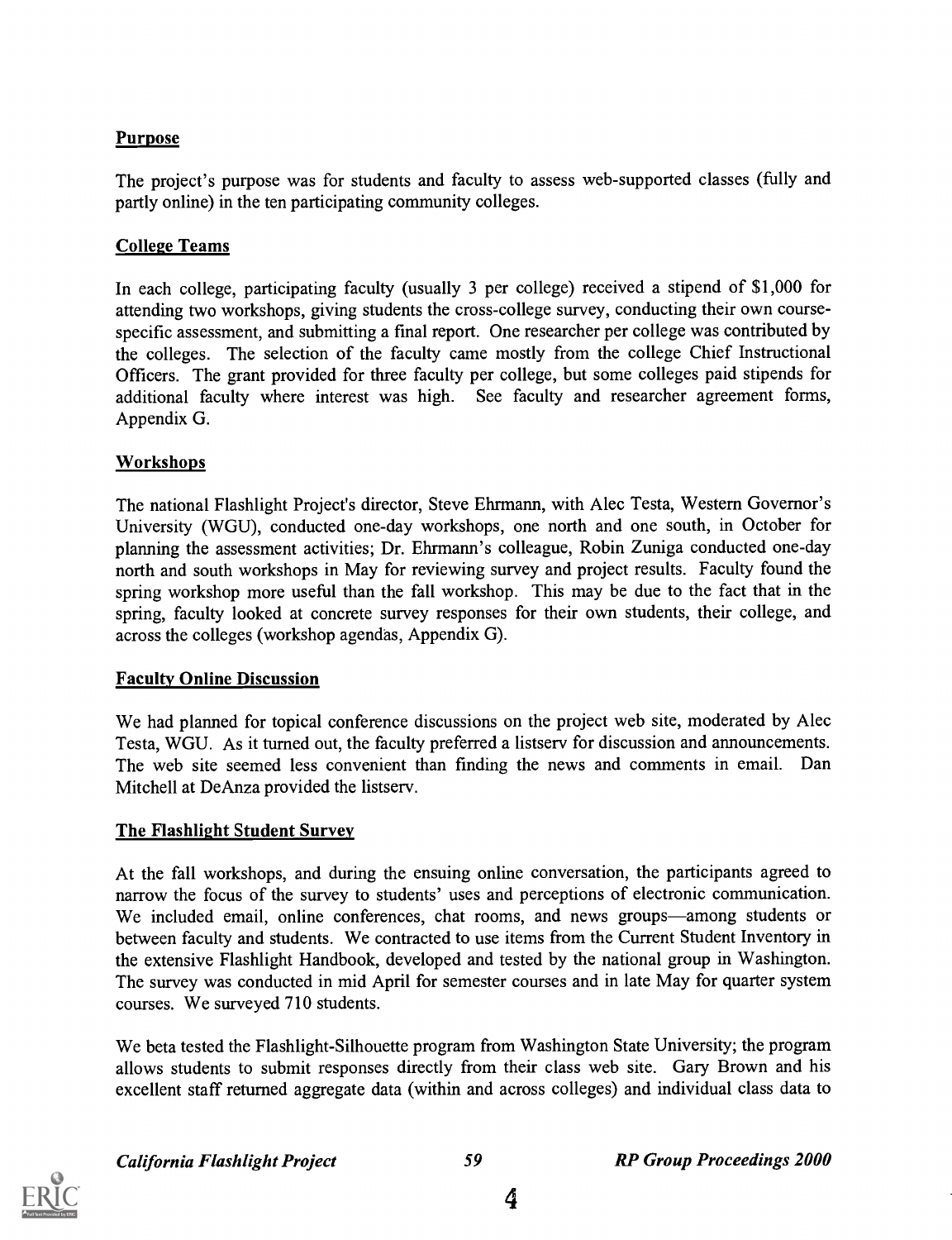each project participant. Rio Hondo's Mike Martinez and Peg Collins at WSU solved program glitches quickly and helped faculty remedy problems on their web site.

#### Key Survey Results

(Datasets from the survey are available by request. Contact Dr. Robert Gabriner: rgabrine@ccsf.org)

### SECTION I: Findings Across All Students

- 1. Among the 710 students who responded to the survey, over half indicated that the use of electronic communication helped them participate in the course;
	- 50% said they actively participate in scheduled discussions about course material,
	- 60% said they asked for clarification when they did not understand something,
	- 50% said they discussed ideas and concepts taught in the class with other students.
- 2. Students said that using electronic communication enhanced their relationship to their instructor;
	- 58% said they were more like to receive detailed comments on assignments from their instructor in the course using electronic communication rather than a face-to-face course,
	- 56% said they were more likely to receive comments from the instructor more quickly than in a face-to-face course,
	- 50% said they were more likely to tell the instructor that they had a complaint or a suggestion about the course than in a face-to-face course.
- 3. Students also indicated they were less likely to discuss their academic goals and career plans with their instructor in fully online or partially online classes; nor were they as likely to discuss the ideas and concepts taught in the course with the instructor.
- 4. Students were more likely to be more autonomous in classes using electronic communication than in face-to-face classes;
	- 56% said that they were more likely to search for answers to their questions rather than ask the instructor or other students in classes using electronic communication.
- 5. Classes using electronic communication appeared to generate a significant level of student enthusiasm;
	- 81% said that they put more thought in their comments,
	- 72% said they were more comfortable asking awkward questions,
	- less than 30% said they had difficulty relating to other students in the class,
	- $\bullet$  61% said they spent more time studying,
	- 74% said they were more confident that they would be able to reach their academic goals.
- 6. Students expressed a great deal of satisfaction with the way technology was used in their classes; that is,
	- 90% said they found the technology appropriate for performing tasks in the course,
	- Over 90% said they would recommend both the course and the instructor to other students,
	- 91% said they would recommend that other students take classes with electronic communications,
	- 84% expressed overall satisfaction with the classes they took using electronic communications.

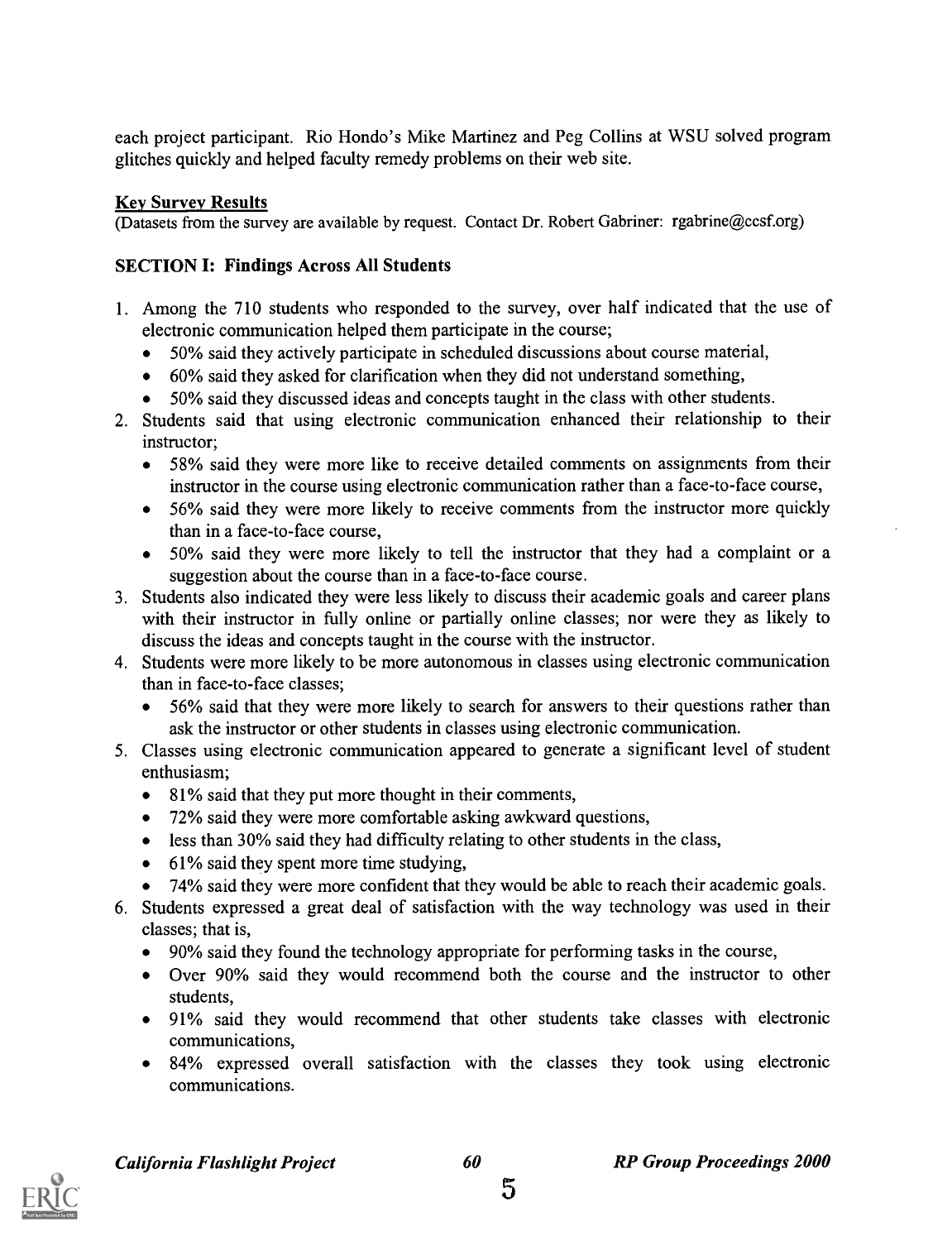- 7. Students participating in this survey rated themselves high in ability to use electronic technology; that is,
	- 78% said they could send and receive email,
	- 70% said they could search for information on the Internet,
	- 56% said they knew how to send and receive electronic files by way of a computer.

#### SECTION II: Comparing Students in Fully Online Classes to Partly Online Classes

- 1. When comparing student responses based on whether they had experienced electronic communication in a fully online or partly online or web-enhanced course, we found some significant differences:
	- Students in partly web-enhanced or partly online classes were more likely to ask for clarification from the instructor when they didn't understand something.
	- They were also more likely to work on assignments with other students than those who were fully online.
	- Students in fully online classes, however, said they were less likely to miss comments made during a discussion about the ideas and concepts taught in the course.
	- Students in partly online classes were more likely to discuss academic goals and course concepts with their instructor than students in fully online classes.
	- Students in fully online classes reported a greater likelihood of finding answers independently, than ask by asking the instructor or other students for help.
	- Students in fully online classes said they were more likely to put more thought into their comments as well as to ask awkward questions and spend more time studying than students in partly online classes.
	- Students in partly online classes said they had less difficulty relating to students in their class than students in fully online classes.
	- Students in fully online classes tended to give higher ratings to the technology than students in partly online classes.
	- Students in partly online classes were more likely to say that their instructor was excited about using the technology than students in fully online classes.
	- Both groups of students indicated they were either satisfied or very satisfied with their classes and would recommend the course and the instructor to other students. They also agreed that they would recommend that other students take classes with electronic communication.
- 2. As may be expected, the students in the fully online classes rated their technical knowledge slightly higher than those in the partly online classes:
	- 86% of fully online (vs. 71% of the partly online) rated their ability as expert or near expert to send and receive email,
	- 75% of fully online (vs. 68%) rated their ability to search the Internet as expert or near expert,
	- 65% of the fully online students said they were expert or near expert in sending and receiving electronic files (vs. 45% of students in partly online classes).

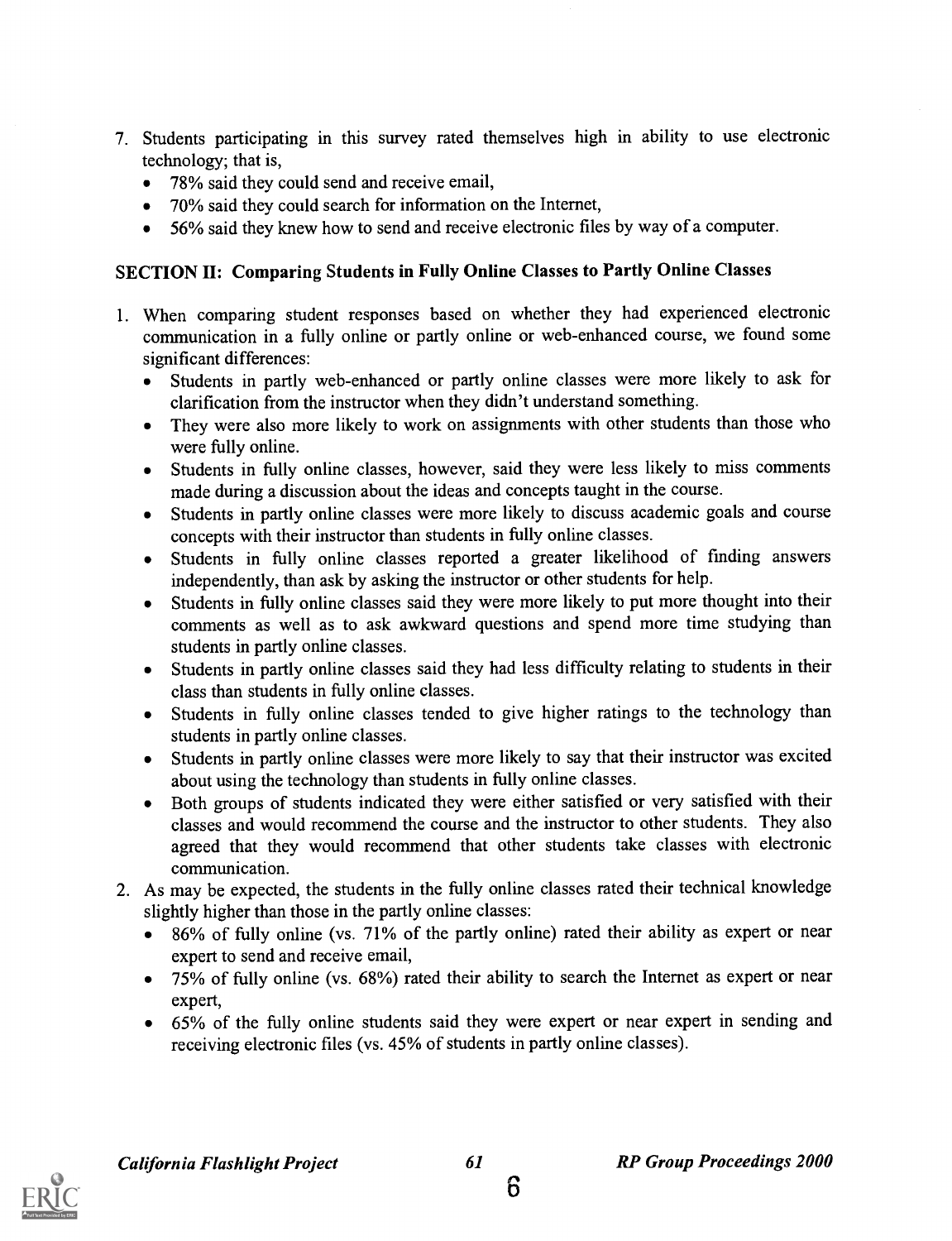#### SECTION III: Other Findings Comparing Specific Cohorts

- 1. We examined how specific groups of students responded to the survey to see if there were any significant differences from the all-student survey results. We found a few differences:
	- Students enrolled in CIS classes indicated that they were more likely to apply what they learned to "real world" problems than the all student group.
	- CIS online students also had more confidence in the technologies they were using than the all student group.
- 2. Gender differences, among students and faculty, may be significant:
	- Male students were more likely than female students to discuss ideas and concepts from the course with other students as well as work on assignments with other students.
	- Male students were more likely to ask other students for comments on their course work than female students.
	- Males appeared to be more willing to discuss ideas and concepts taught in the course with the instructor than females.
	- Males also said they had less difficulty relating to other students in the class and expressed greater levels of confidence that they could reach their academic goals.
	- Males rated themselves higher than females in their ability to search the Internet and to send and receive electronic files.
- 3. Differences between male and female instructors also may be significant for some students:
	- Students were more likely to receive more detailed comments on their work from female instructors than male instructors (Q. 7, cross-tabs available).
	- Female instructors were also more likely to discuss academic goals with their students than male instructors (39% vs. 21% on Q. 10), and also more likely to discuss ideas and concepts with female rather than male instructors (48% vs. 34%, Q.11).
	- Students said they are more likely to apply real world problems when they have female  $\bullet$ instructors than with male instructors (53% vs. 44%, Q.13).

#### Discussion of Findings

Our findings are preliminary and must be replicated if they are to have substantial credibility. Preliminary indications are that students usually new to classes using electronic communication, say they are more likely to actively participate in classes with these tools than in face-to-face classes. They also indicate a greater willingness to ask clarifying questions when they don't understand something, and they are more willing to discuss ideas and concepts with other students in the class—when using electronic communication. These students say that email and online discussion has enhanced their relationship to the instructor. They are more likely to receive detailed comments from the instructor more promptly than in a face-to-face course. And they are more likely to tell the instructor that they have a complaint or suggestion than in a faceto-face course. Electronic communication, however, has its limits: students indicated they were less likely to discuss academic goals and career plans with their instructor and were less likely to discuss ideas and concepts taught in the course with their instructor. Students seem to be more autonomous, more willing search to search out their own answers to questions rather than rely upon the instructor.

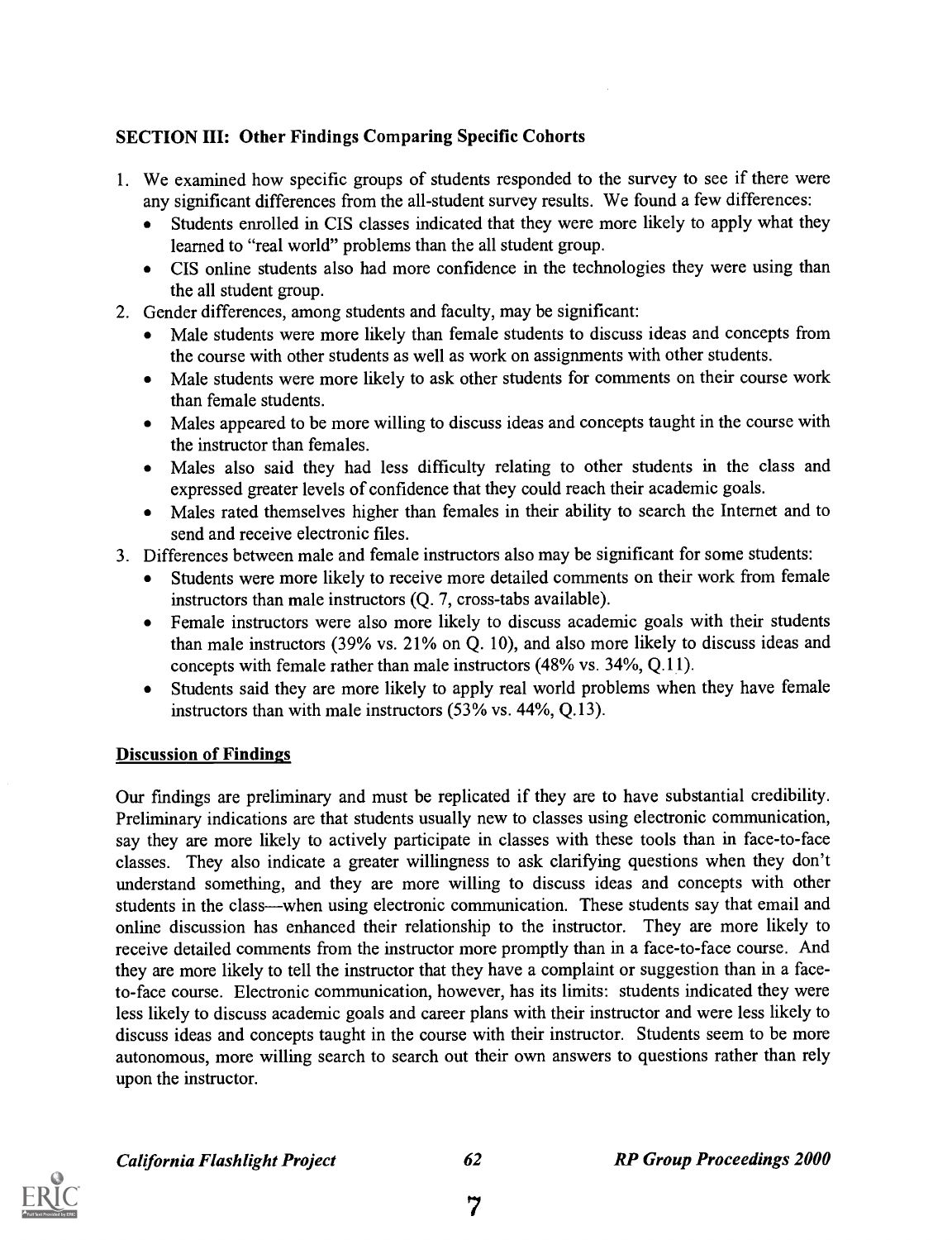The net result was that classes relying fully or partly on electronic communication generated a great deal of student enthusiasm. Significant majorities said they had put more thought into their comments, were willing to ask awkward questions, spent more time studying and three quarters said they were more confident that they would be able to reach their academic goals. Over ninety percent said they would recommend both the course and the instructor to other students. Ninety one percent said they would recommend that other students take classes with electronic communication.

Comparing student responses based on whether they had enrolled in fully online or partly online classes suggests that the combination of face-to-face and electronic communication may be more useful and exciting for more students than the fully online classes. There is not enough data to make a strong case for this yet, but more study may yield some significant differences between the two modes of electronic delivery: fully online and combinations of online and class meetings.

#### Discussion of Patterns in Open-Ended Comments

The next two pages categorize the patterns in student responses to the open-ended questions, #32-34. The categorized comments compare students in fully online classes with those in partly online classes. Students often made more than one comment per question. The categories are entirely ours, based upon a thorough review of over 2,800 responses from 710 students. The categories with the highest number of responses suggest the following:

#### Question 32: Imagine a course without electronic communication: how would it differ?

- Students in fully online classes reported that without electronic communication, it would be less convenient or they would miss classes; they also might be unable to take the class, miss the information, Web research, and the discussions.
- Students in partly online classes reported that without electronic communication they would miss the discussion, learn less and the course would be "a lot" different; it would be inconvenient and their attendance would be lower.

#### Question 33: Greatest barriers to using various types of electronic communication

- Students in fully online classes suggested that the primary barriers were unreliable servers,  $\bullet$ hardware/software problems, inexperience with computers, and slow instructor response time. It should be noted, however, that 70 students "could not think of any barriers" and 30 students made such vague comments about barriers that they may have been unable to think of any.
- Comments from those in partly online classes suggested that the primary barriers also included technical problems: access to computers, inexperience, and the inevitable "time."

#### Question 34: What else would you like us to know?

Students in fully online classes made positive comments on the whole; 209 comments were very positive. Some noted the technical and software problems that other survey questions cover.

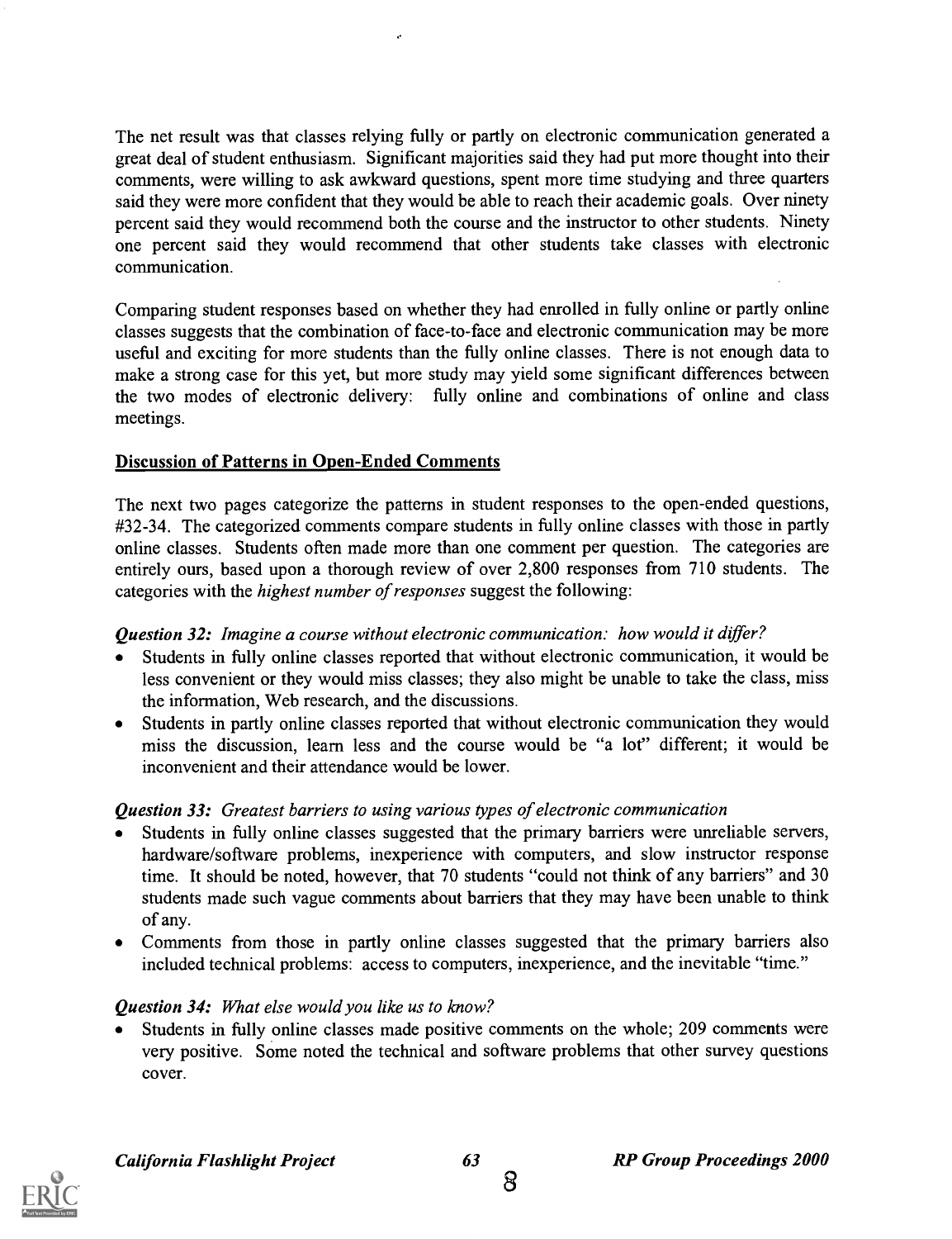From the partly online classes, positive comments appeared to a lesser extent than from fully online students; however, many comments noted that these tools provided a convenient opportunity to get an education

#### Fully Online Classes:  $N = 362$  (of 710)

NOTE: On some questions, students made more than one comment.

Question 32: Imagine you do not have access to the electronic communications that were made available in this course, how would that change your educational experience?

| <b>Comment Category</b>                                                         | Frequency |
|---------------------------------------------------------------------------------|-----------|
| Less convenient and/or I'd have lower attendance                                | 134       |
| Would not have been able to take this course and/or others                      | 69        |
| Miss key information, learn less, miss Web discussion, electronic communication | 67        |
| "Stuck with books" or have to use the library                                   | 42        |
| No change or Don't know                                                         | 18        |
| A lot different                                                                 | 16        |
| Less student contact                                                            |           |
| Miscellaneous/Other/Vague responses                                             | 12        |
| Less instructor contact                                                         |           |
| Not as much fun                                                                 |           |

Question 33: List below the three things that are the greatest barriers to your successful use of email, listservs and electronic bulletin boards used in this course (please list in order of priority).

| <b>Comment Category</b>                                                    | Frequency |
|----------------------------------------------------------------------------|-----------|
| Server down, slow, unreliable, course management software down             | 75        |
| No barriers, none, no problems, can't think of any                         | 70        |
| Technical problems: software programs, difficulty, low reliability         | 37        |
| Time: work, home, other courses limit involvement                          | 32        |
| Inexperience with computers, limited skills, typing, attachments           | 30        |
| Miscellaneous/Other/Vague responses                                        | 30        |
| Limitations of instructor: slow turn-around response                       | 21        |
| Low interest or dislike: anonymity, isolation, email itself, monitor weary | 20        |
| Limited home equipment or ISP (Internet Service Provider) too costly       | 19        |
| Lack of self discipline or time management                                 | 15        |
| No home computer (or have to use one at work)                              | 11        |
| Not applicable                                                             | 11        |
| Limited access to computers at school: labs full                           |           |

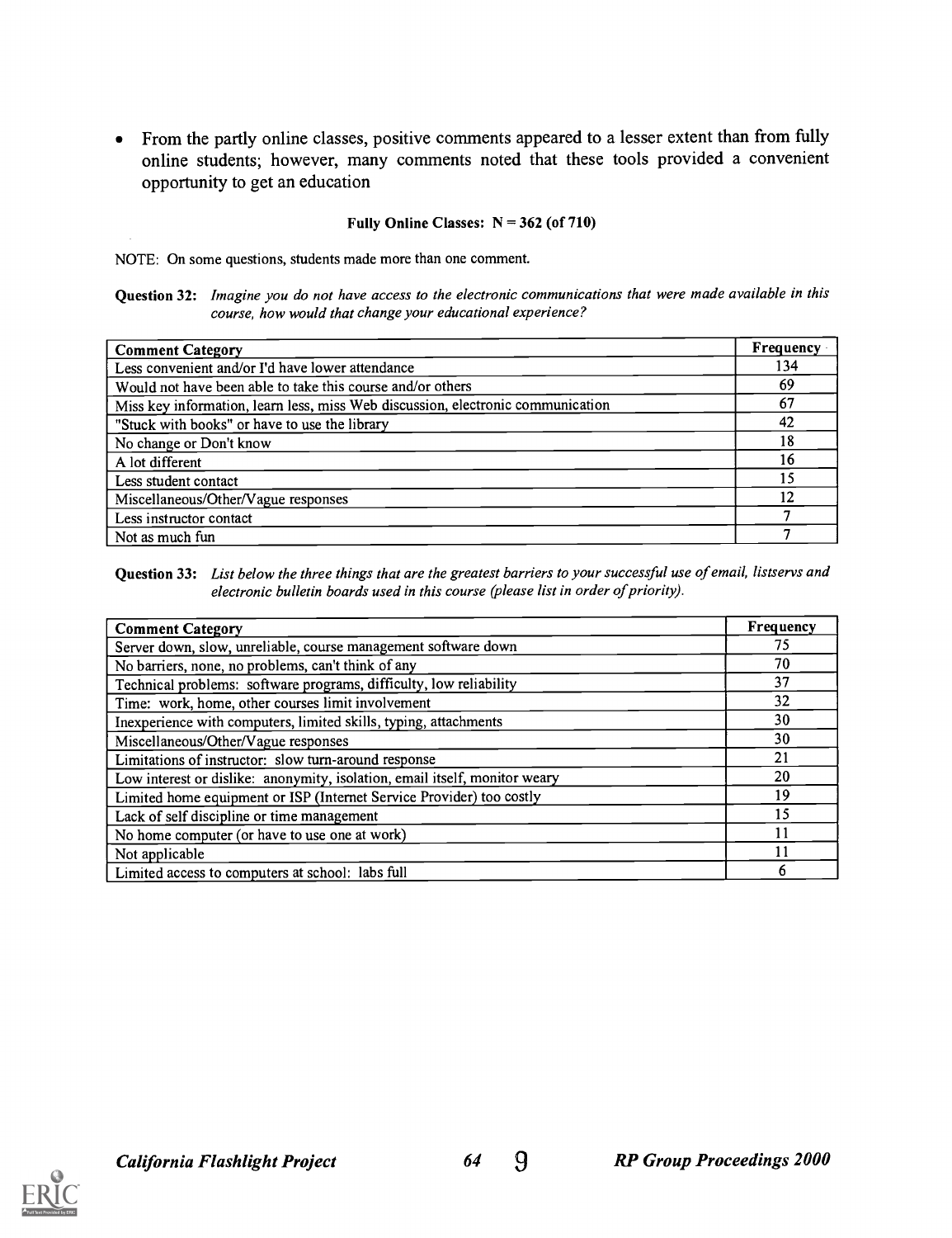Question 34: What else would you like us to know about your experience with the technologies used in this course?

| <b>Comment Category</b>                                               | <b>Frequency</b> |
|-----------------------------------------------------------------------|------------------|
| Enjoyed class, positive response                                      | 91               |
| Convenient; provided greater opportunity to obtain an education       | 59               |
| Great educational tool                                                | 32               |
| Learned new computer technology skills                                | 27               |
| Nothing or Not applicable                                             | 25               |
| Technical problems, glitches: server, TopClass, automatic quiz grader | 20               |
| Misc./Other/Vague response                                            | 14               |
| Too much to learn in too little time                                  | 12               |
| Would like to see more courses offered online                         | 12               |
| Recommends online courses to others                                   | 10               |
| Slow response from or not enough communication with instructor        | 10               |
| Disliked online format, was confused                                  | 8                |
| Not enough communication with other students                          |                  |
| The technology was not used to its fullest potential                  |                  |

#### Partly Online Classes: N = 348 (of 710)

NOTE: Students often made more than one comment per question.

Question 32: Imagine you do not have access to the electronic communications that were made available in this course, how would that change your educational experience?

| <b>Comment Category</b>                                                          | Frequency |
|----------------------------------------------------------------------------------|-----------|
| Miss key information, learn less; miss Web, discussion, electronic communication | 88        |
| Less convenient or I'd have lower attendance                                     | 77        |
| No change or Don't know                                                          | 55        |
| Misc. and/or vague response                                                      | 30        |
| A lot different                                                                  | 22        |
| "Stuck with books" or have to use library                                        | 20        |
| Not as much fun                                                                  | 16        |
| Would not have been able to take the course                                      | 16        |
| Less student contact                                                             |           |
| Less instructor contact                                                          |           |

Question 33: List below the three things that are the greatest barriers to your successful use of email, listservs and electronic bulletin boards used in this course (please list in order of priority).

| <b>Comment Category</b>                                                    | Frequency |  |
|----------------------------------------------------------------------------|-----------|--|
| No barriers, none, no problems, can't think of any                         | 58        |  |
| Time: work, home, other courses limit involvement                          | 45        |  |
| Inexperience with computers, limited skills, typing, attachments, etc.     | 39        |  |
| Misc. and/or vague response                                                | 35        |  |
| No home computer (or have to use one at work)                              | 22        |  |
| Limited home equipment or ISP (Internet Service Provider) too costly       | 19        |  |
| "Not applicable"                                                           | 17        |  |
| Limitations of instructor: slow turn-around responses, etc.                | 16        |  |
| Server down, slow, unreliable, course management software down             | 16        |  |
| Technical problems: software programs, difficulty, low reliability         | 14        |  |
| Low interest or dislike: anonymity, isolation, email itself, monitor weary | 14        |  |
| Lack of self discipline or time management                                 | 10        |  |
| Limited access to computers at school: labs full                           | 8         |  |

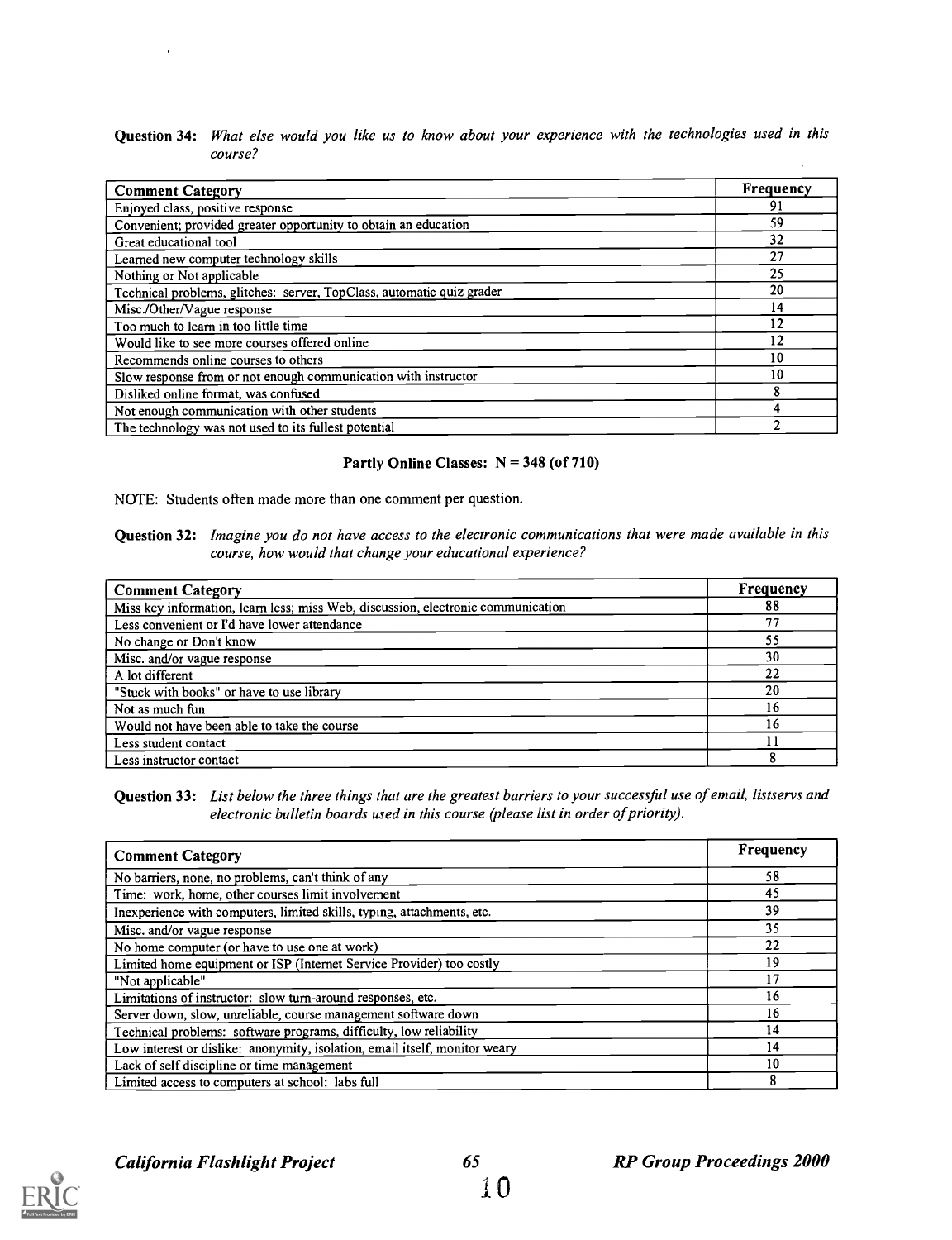| Question 34: What else would you like us to know about your experience with the technologies used in this |
|-----------------------------------------------------------------------------------------------------------|
| course?                                                                                                   |

| <b>Comment Category</b>                                               | <b>Frequency</b> |
|-----------------------------------------------------------------------|------------------|
| Convenient; provided greater opportunity to obtain an education       | 45               |
| Nothing or Not applicable                                             | 45               |
| Enjoyed class, positive response                                      | 44               |
| Miscellaneous and/or vague response                                   | 41               |
| Great educational tool                                                | 26               |
| Learned new computer technology skills                                | 23               |
| Too much to learn in too little time                                  | 9                |
| Technical problems, glitches: server, TopClass, automatic quiz grader | 7                |
| Disliked online format, was confused                                  | 6                |
| Would like to see more courses offered online                         |                  |
| Recommends online courses to others                                   | ۲                |
| Not enough communication with other students                          |                  |
| The technology was not used to its fullest potential                  | 4                |
| Slow response from or not enough communication with instructor        | 4                |

#### Implications

We will need at least a second year of work to confirm these survey findings. To some extent, the project was a field test for finding out what we need to know. After thoroughly reviewing the data, the methodology, and the faculty reports, we have made some tentative conclusions about what subsequent project leaders should consider:

- 1. There is clear support by students for both online and web enhanced classes.
- 2. The survey questions should be used again with perhaps some additions. It might include a comparison of student progress or success in face-to-face classes vs. online or web-enhanced classes (same curricula but different modes of delivery).
- 3. The Project needs to capture the views of more students who drop out of the classes in the early part of the term; therefore, students should be surveyed both early and late in the term.
- 4. The role of the college researchers was not made clear enough; some researchers on college teams were at a loss as how to help faculty thing through their assessment of learning little.
- 5. More specific roles and responsibilities for the researchers would help them with one of our goals: "to engage faculty more in research and researchers more in teaching and learning."
- 6. We recommend strengthening the online exchange in any replication of the project. Faculty interest might have been higher if we had provided more provocative topics more consistently.
- 7. Future projects might benefit from a fmer distinction among classes as to amounts of web use and numbers of class meetings expected of students. While we separated "fully online" from all others in the data sets, drawing conclusions was a little tricky with this range. We suggest, however, that further studies should include this range, if only to make comparisons.
- 8. All participating faculty must require students to fill out the Flashlight survey; uneven proportions of pilot class students limited validity of the results.
- 9. The faculty recommended expanding workshops to two full days for both North and South in the Fall. Alternatively, one summit conference in the spring could discuss the data if the original faculty used the same survey items with a new group of students.

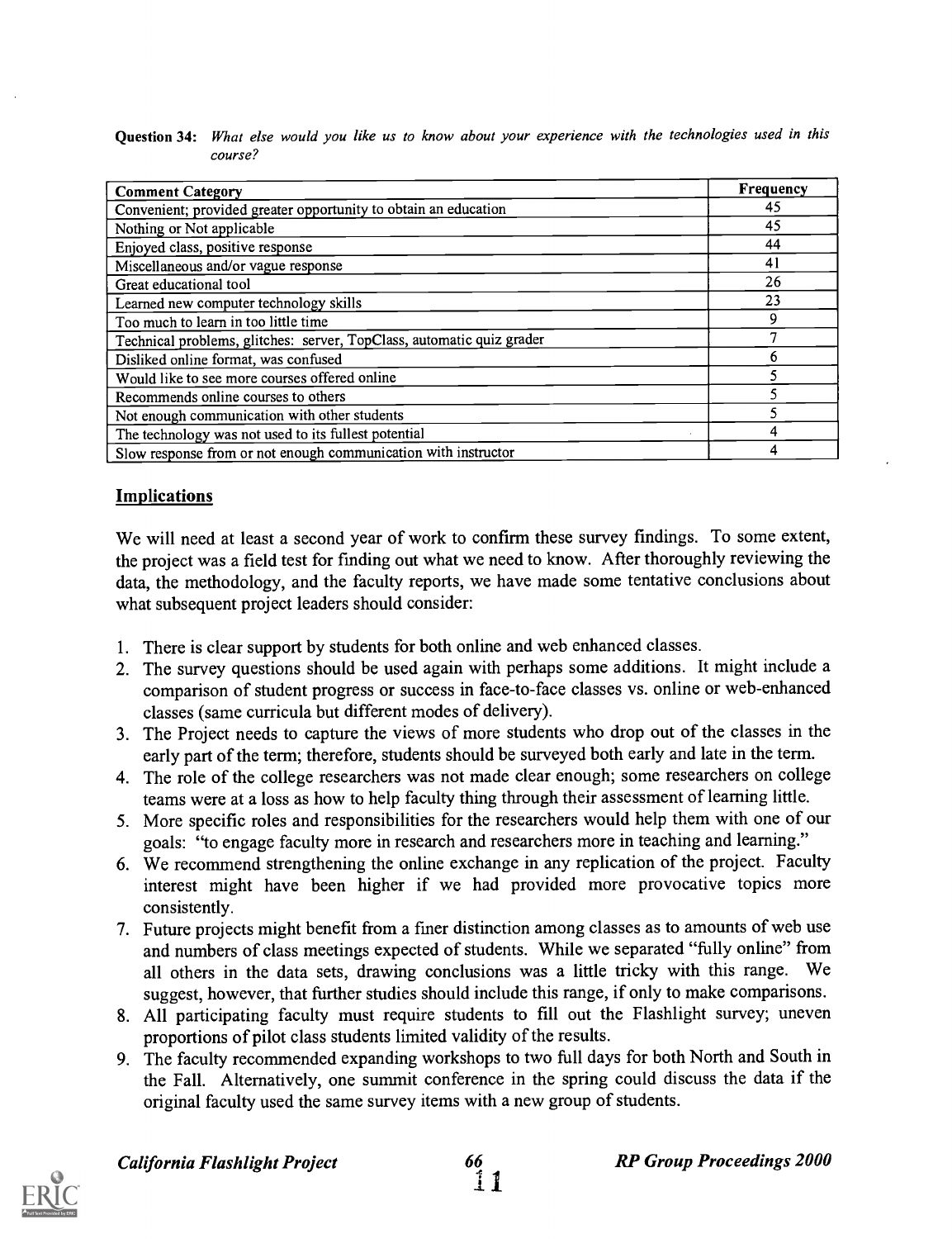- 10. This project included a wide range of disciplines and programs; a few faculty suggested that we focus on a specific programs or disciplines next time.
- 11. Many faculty fmal reports and individual class assessments were submitted electronically; in the future we might require electronic reporting so that all reports and student responses (outside the survey) could be posted on the web site. (NOTE: To review an individual faculty report, request a copy through the faculty participant listed in the roster in Appendix H. Rio Hondo will provide a copy if permission is granted in writing. Contact Susan Obler at sobler $@$ rh. cc. ca. us.
- 12. While we asked participating faculty to choose a pilot course that had been taught at least once before, a few instructors were teaching in this delivery mode for the first time. In a future project, we may need to be more prescriptive about this expectation. In this project, however, the range of faculty experience was a benefit; it adds to the limitations of the survey and its results.
- 13. Another project should require that the colleges have the technical capacity to support online or web-enhanced courses—at whatever degree of use—in order to reduce the frustration some students and faculty experienced during this project.

#### Appreciation

We want to thank the faculty and researchers for their hard work and dedication to the project. All participants were helpful, patient, and supportive throughout this important pilot. Faculty were especially resilient: they were asked to tolerate ambiguity, survive beta testing, and wait for their stipends. Our special thanks go to our consultants Steve Ehrmann, Alec Testa, and Robin Zuniga.

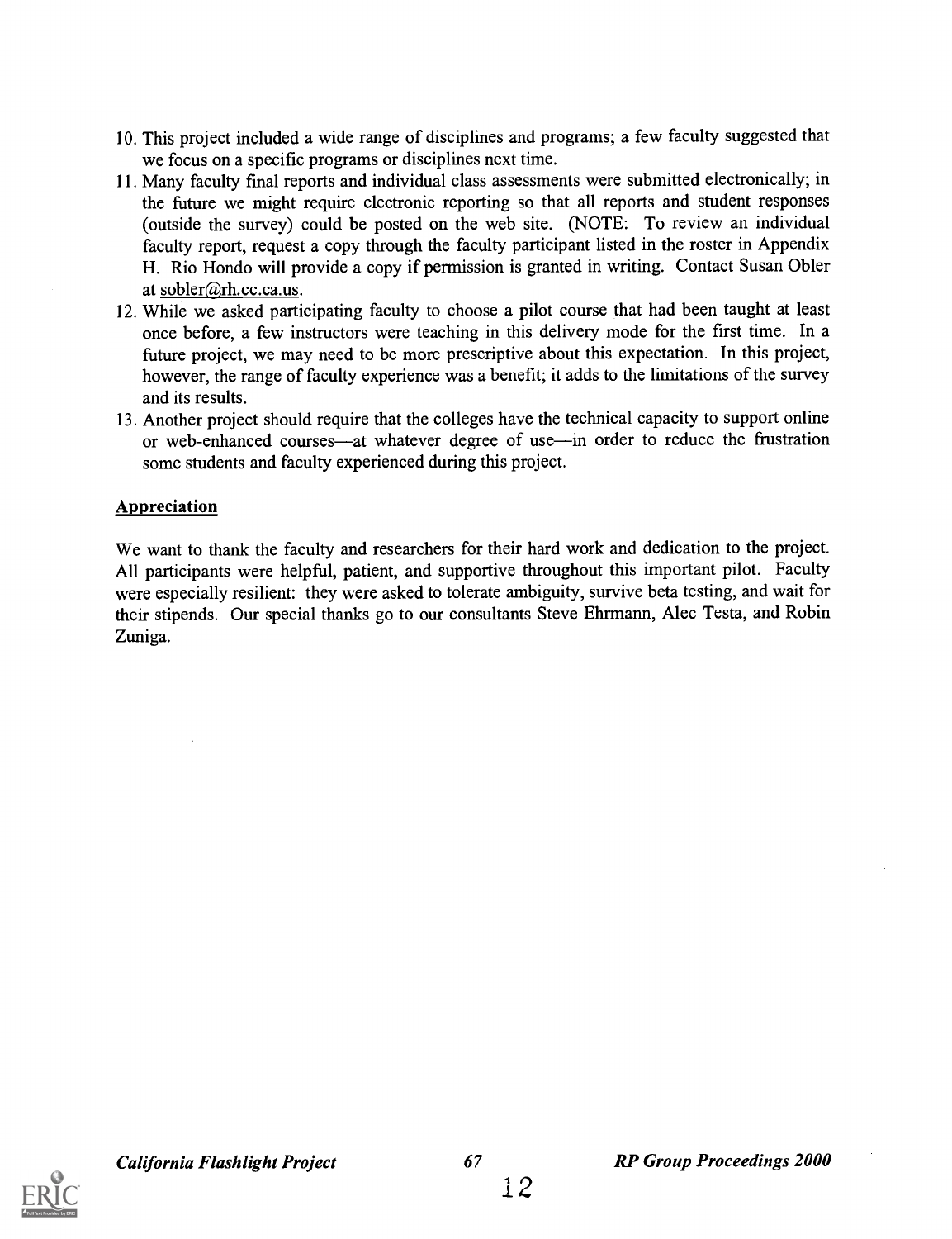

U.S. Department of Education

Office of Educational Research and Improvement (OERI) National Library of Education (NLE) Educational Resources Information Center (ERIC)



# REPRODUCTION RELEASE

(Specific Document)

#### I. DOCUMENT IDENTIFICATION:

| Title: Findings From the California Community College Flashlight<br>Project |                          |
|-----------------------------------------------------------------------------|--------------------------|
| Author(s): Susan Obles & Robert Gabriner                                    |                          |
| <b>Corporate Source:</b>                                                    | <b>Publication Date:</b> |

#### II. REPRODUCTION RELEASE:

In order to disseminate as widely as possible timely and significant materials of interest to the educational community, documents announced in the monthly abstract journal of the ERIC system, Resources in Education (RIE), are usually made available to users in microfiche, reproduced paper copy, and electronic media, and sold through the ERIC Document Reproduction Service (EDRS). Credit is given to the source of each document, and, if reproduction release is granted, one of the following notices is affixed to the document.

If permission is granted to reproduce and disseminate the identified document, please CHECK ONE of the following three options and sign at the bottom of the page.

| The sample sticker shown below will be<br>affixed to all Level 1 documents                                                                                       | The sample sticker shown below will be<br>affixed to all Level 2A documents                                                                                                                                                                                                                                                                                                                                                                                                                                       | The sample sticker shown below will be<br>affixed to all Level 2B documents                        |
|------------------------------------------------------------------------------------------------------------------------------------------------------------------|-------------------------------------------------------------------------------------------------------------------------------------------------------------------------------------------------------------------------------------------------------------------------------------------------------------------------------------------------------------------------------------------------------------------------------------------------------------------------------------------------------------------|----------------------------------------------------------------------------------------------------|
| PERMISSION TO REPRODUCE AND<br>DISSEMINATE THIS MATERIAL HAS<br><b>BEEN GRANTED BY</b>                                                                           | PERMISSION TO REPRODUCE AND<br>DISSEMINATE THIS MATERIAL IN<br>MICROFICHE, AND IN ELECTRONIC MEDIA<br>FOR ERIC COLLECTION SUBSCRIBERS ONLY.<br>HAS BEEN GRANTED BY                                                                                                                                                                                                                                                                                                                                                | PERMISSION TO REPRODUCE AND<br>DISSEMINATE THIS MATERIAL IN<br>MICROFICHE ONLY HAS BEEN GRANTED BY |
|                                                                                                                                                                  |                                                                                                                                                                                                                                                                                                                                                                                                                                                                                                                   |                                                                                                    |
| TO THE EDUCATIONAL RESOURCES<br><b>INFORMATION CENTER (ERIC)</b>                                                                                                 | TO THE EDUCATIONAL RESOURCES<br><b>INFORMATION CENTER (ERIC)</b>                                                                                                                                                                                                                                                                                                                                                                                                                                                  | TO THE EDUCATIONAL RESOURCES<br>INFORMATION CENTER (ERIC):                                         |
|                                                                                                                                                                  | 2A                                                                                                                                                                                                                                                                                                                                                                                                                                                                                                                | 2B                                                                                                 |
| Level 1                                                                                                                                                          | Level 2A                                                                                                                                                                                                                                                                                                                                                                                                                                                                                                          | Level 2B                                                                                           |
|                                                                                                                                                                  |                                                                                                                                                                                                                                                                                                                                                                                                                                                                                                                   |                                                                                                    |
| Check here for Level 1 release, permitting<br>reproduction and dissemination in microfiche or other<br>ERIC archival media (e.g., electronic) and paper<br>copy. | Check here for Level 2A release, permitting<br>reproduction and dissemination in microfiche and in<br>electronic media for ERIC archival collection<br>subscribers only                                                                                                                                                                                                                                                                                                                                           | Check here for Level 2B release, permitting<br>reproduction and dissemination in microfiche only   |
|                                                                                                                                                                  | Documents will be processed as indicated provided reproduction quality permits.<br>If permission to reproduce is granted, but no box is checked, documents will be processed at Level 1.                                                                                                                                                                                                                                                                                                                          |                                                                                                    |
|                                                                                                                                                                  | I hereby grant to the Educational Resources Information Center (ERIC) nonexclusive permission to reproduce and disseminate this document<br>as indicated above. Reproduction from the ERIC microfiche or electronic media by persons other than ERIC employees and its system<br>contractors requires permission from the copyright holder. Exception is made for non-profit reproduction by libraries and other service agencies<br>to satisfy information needs of educators in response to discrete inquiries. |                                                                                                    |
| Signature:<br><b>Sign</b>                                                                                                                                        | Printed Name/Position/Title:<br>S. Molas, F                                                                                                                                                                                                                                                                                                                                                                                                                                                                       |                                                                                                    |
| here, $\rightarrow$<br>Organization/Address:                                                                                                                     |                                                                                                                                                                                                                                                                                                                                                                                                                                                                                                                   |                                                                                                    |